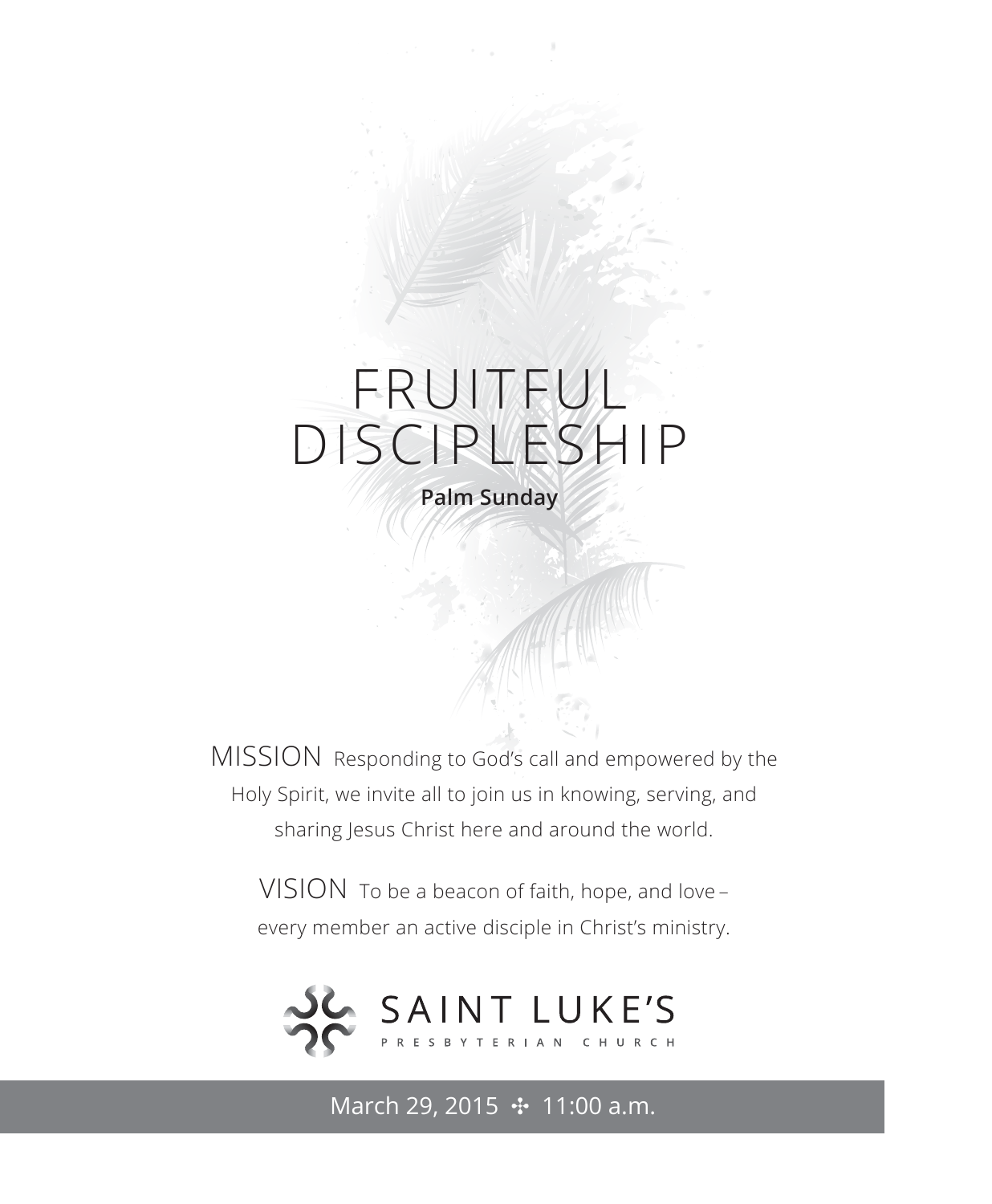

1978 Mount Vernon Road • Dunwoody, Georgia 30338 770.393.1424 • www.slpres.org

#### **March 29, 2015**

Palm Sunday

**Liturgical Color:** *Purple Purple marks the seasons of penitence and preparation: Advent and Lent.*

*The flowers are given by Mark Ryan and Kay Loerch for God's Glory and in honor of the 17th birthday of their daughter, Katie Ryan, on April 3rd.*

#### **SUNDAY SCHEDULE**

**8:30 a.m.** Chapel Communion Service **9:30 a.m.** Sunday School **11:00 a.m.** Sanctuary Worship Service *Nursery available at all services & Sunday School*

#### **SERVING TODAY**

| Acolytes Supervisor, Cailin Thelen           |                             |
|----------------------------------------------|-----------------------------|
|                                              |                             |
|                                              |                             |
|                                              | Candle Lighter Katie Moebes |
|                                              |                             |
| <b>Chancel Guild</b> Andrea Price            |                             |
| <b>Continental Breakfast  Family Promise</b> |                             |
|                                              |                             |
| Nursery Supervisor Maghan Cockrell           |                             |
|                                              |                             |
|                                              |                             |
|                                              |                             |

#### **WELCOME, GUESTS!**

We are delighted you are worshiping with us!

**DURING** the Welcome, please print the requested information on the Friendship Pad and pass the Friendship Pad down the pew.

**AFTER** the worship service, please join Deacon Maria Barnhart, Elder Mark Reed, and our Pastors in the Narthex (Sanctuary lobby). They will answer questions and provide you with a Guest Packet and a loaf of freshly-baked bread.

**FOR MORE** information about our programs, ministries or membership, please contact one of our Pastors at 770.393.1424.

#### **THAT ALL MAY WORSHIP**

**ASSISTIVE** hearing devices, large print hymnals, large print bulletins and pew cushions are available. Please contact an usher for further assistance.



our worship traditions in Faithful Friends (for K,

1st and 2nd grades).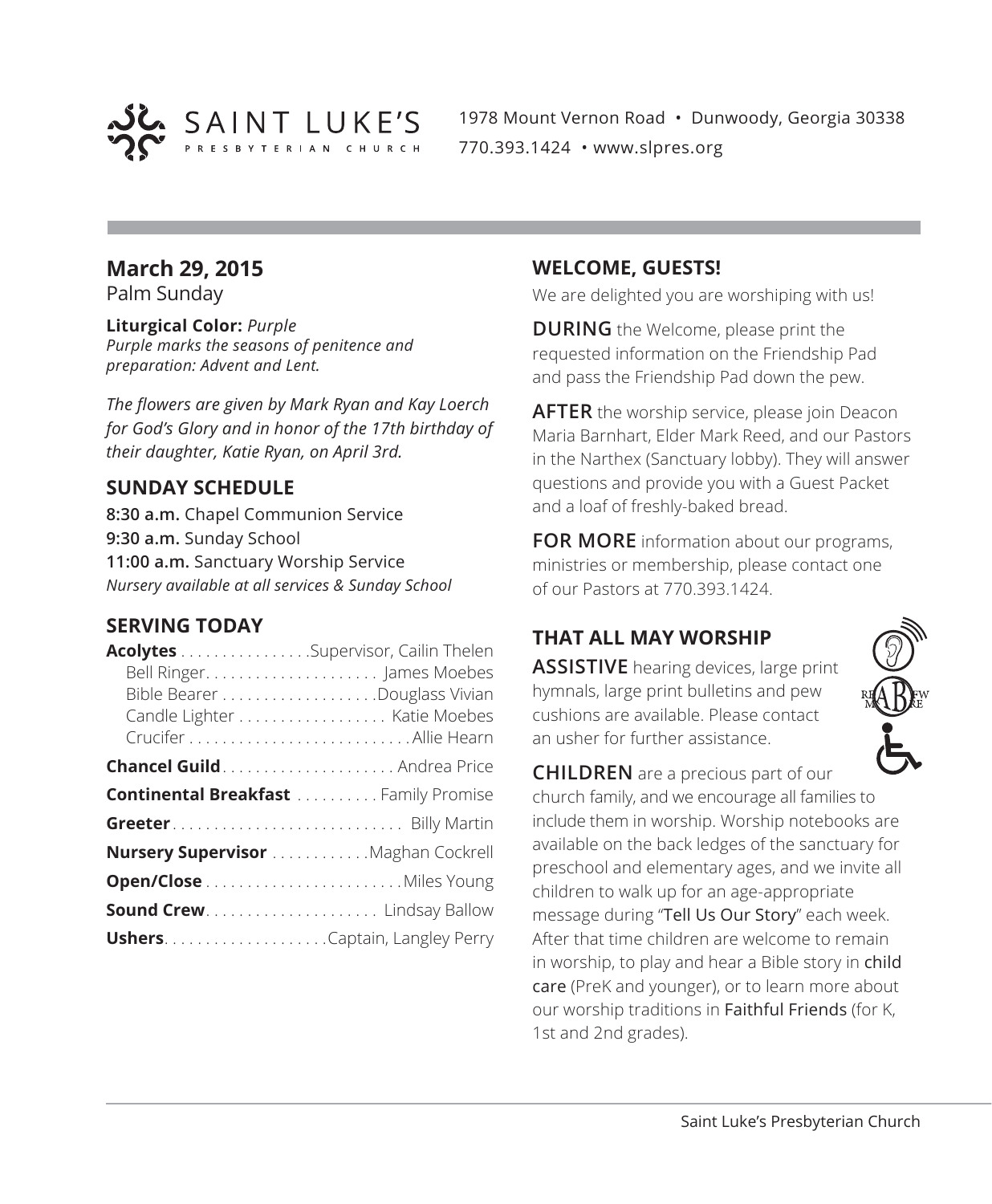#### **In Preparation for Worship**

Just as Christ entered Jerusalem to fulfill his calling, congregations must embrace our calling to bear fruit that will last. Discipleship is God shaping us into a people who bear the fruit of the gospel. *"We must grow and adapt in ways that are purposeful, thoughtful, and faithful. By repeating, deepening, expanding and improving on the five practices characteristic of fruitful congregations, God's people deepen their relationship in Christ." Robert Schnase*

|                                                                                                                         |                                     | $\widetilde{D}$ $\widetilde{C}$ |
|-------------------------------------------------------------------------------------------------------------------------|-------------------------------------|---------------------------------|
| <b>Gathering Prayer</b>                                                                                                 |                                     | Shannon Dill                    |
| <b>Chiming of the Hour</b>                                                                                              |                                     |                                 |
| <b>Prelude</b>                                                                                                          | lesus, Still Lead On Paul Manz      |                                 |
| <b>Welcome &amp; Passing of the Peace</b><br>Leader: May the peace of Christ be with you.<br>People: And also with you. |                                     |                                 |
| <b>Minute for Mission</b>                                                                                               | The Church Assesment Tool (CAT)     | Bona Allen                      |
| <b>*Call to Worship</b><br>Sing hosanna, praises bring to the King! Amen!                                               | Sing Hosanna arr. Michael Burkhardt | Westminster Choir               |
| * Hymn #199                                                                                                             | Filled with Excitement HOSANNA      |                                 |
| $^\star$ Call to Confession                                                                                             |                                     |                                 |

Leader: The Lord be with you. **People: And also with you.** Leader: Let us pray.

#### **Prayer of Confession**  \*

 **Eternal God of mercy, we confess that daily we awake to the new life You give, yet we fail to be thankful for the rest we have received. Moments await our decision to serve You, yet time passes away as we think only of ourselves. Our routine affords us the chance to minister to others, yet we are absorbed with our own self-improvement. The day is soon passed; much like every other. Forgive us, O God, for casting aside the precious time You have given. We ask this through Jesus Christ as we offer our personal prayers of confession...** *(time of silent confession)*

Leader: Lord, in Your mercy,

**All: Hear our prayer, Amen.**

 $\sim$  52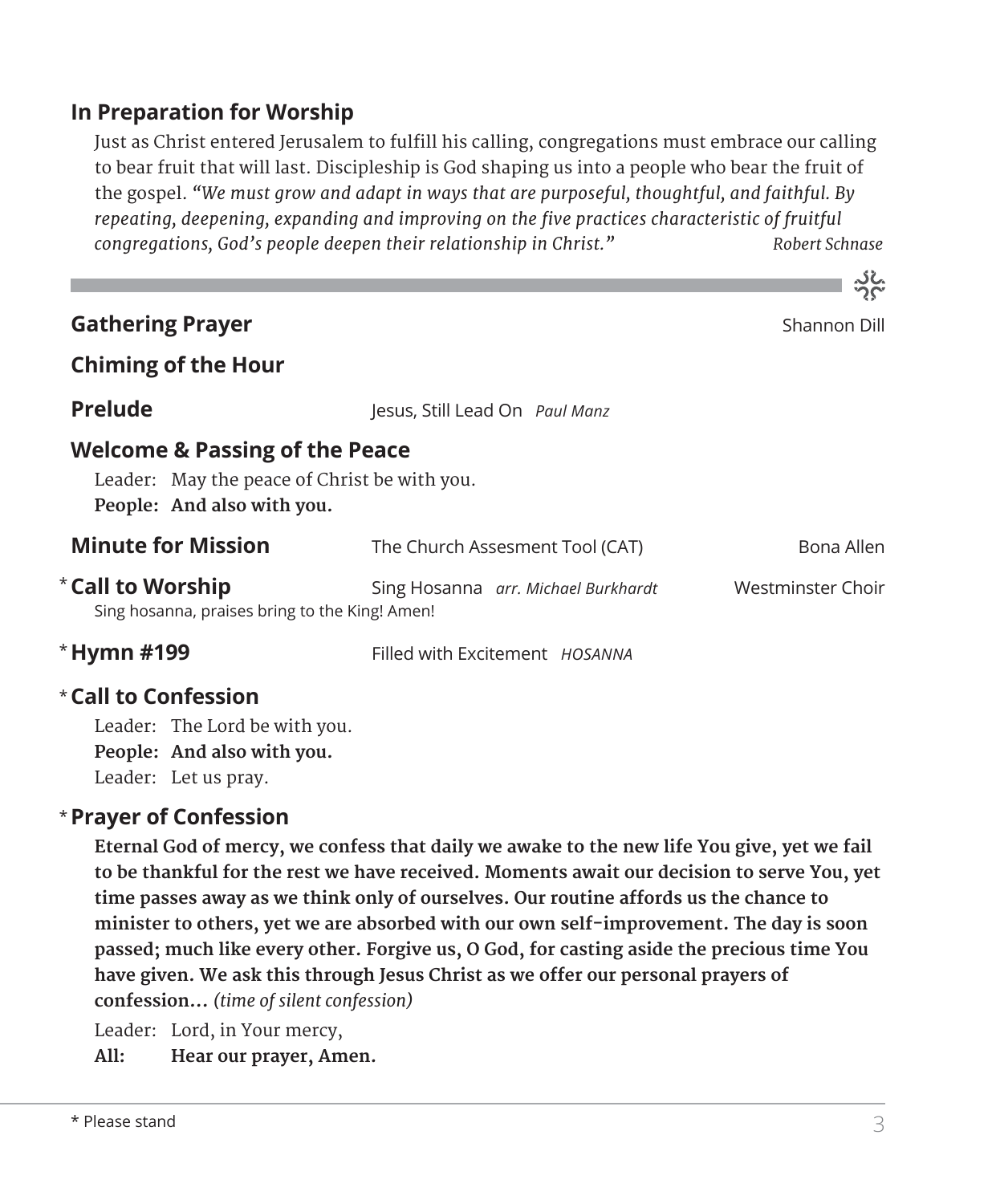#### **Assurance of Forgiveness** \*

#### **Song of Praise** #441 Hear the Good News of Salvation *Stanza 2* \* Song of Praise

#### **Tell Us Our Story** Phil Brown

*Parents may take their young children (through PreK) to our nursery, Rm. 121 in Sheppard Hall. Parents of children in K, 1st or 2nd grade may take them to Faithful Friends in The Harbor, Rm. 213.*

#### **Morning Prayer & The Lord's Prayer**

 **Our Father Who art in heaven, hallowed be Thy name. Thy kingdom come, Thy will be done, on earth as it is in heaven. Give us this day our daily bread; and forgive us our debts, as we forgive our debtors; and lead us not into temptation, but deliver us from evil. For Thine is the kingdom and the power and the glory, forever. Amen.**

**Anthem** God's Wondrous World *arr. Pat Messick* Westminster Choir This is God's wondrous world, and to my listening ears all nature sings, and round me rings the music of the spheres. I rest me in the thought of rocks and trees, of skies and seas; God's hand the wonders wrought. The birds their carols raise, the morning light, the lily white, declare their Maker's praise. It shines in all that's fair; in rustling grass I hear God pass, and speak to me everywhere. O let me not forget that though the wrong seems oft so strong, God is the Ruler yet. Why should my heart be sad? Let all earth sing and the heavens ring; God reigns, let the earth be glad! *Maltbie Babcock*

| <b>New Testament Reading</b><br>Leader: The Word of the Lord.<br>People: Thanks be to God. | Mark 11:1-13; page 44                                                                                   | Cindy Nunez |
|--------------------------------------------------------------------------------------------|---------------------------------------------------------------------------------------------------------|-------------|
| <b>New Testament Reading</b><br>Leader: The Word of the Lord.<br>People: Thanks be to God. | John 15:1-8; page 103                                                                                   |             |
| <b>Sermon</b>                                                                              | Practicing Fruitful Discipleship<br>Concluding a Series on the Five Practices of Fruitful Congregations | Steve Vance |

**Hymn #196** All Glory, Laud, and Honor *VALET WILL ICH DIR GEBEN* \* Hymn #196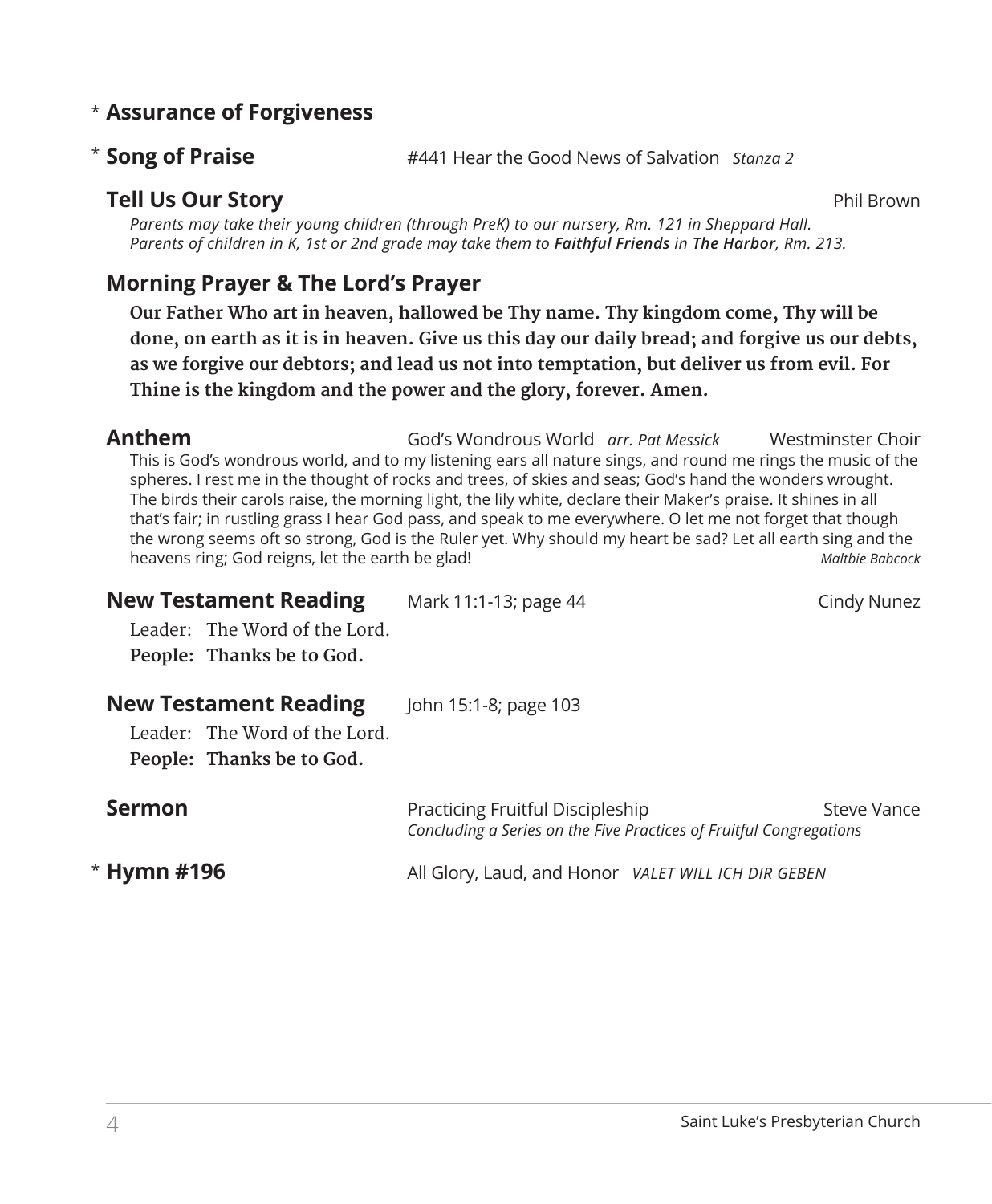#### **\* Affirmation of Faith Affirmation of Faith** A Declaration of Faith, 1978

**We affirm that Christ calls us to be disciples. In forming His people and sending them into the world Jesus called individuals to be disciples. They were to share the joy of His companionship, to understand and obey His teachings, and to follow Him in life and death. We confess that Christians today are called to discipleship. Life shared with Christ and shaped by Christ is God's undeserved gift to each of us. It is also God's demand upon every one of us, never perfectly fulfilled by any of us. Forgiven by God and supported by brothers and sisters, we strive to become more faithful and effective in our daily practice of the Christian life.**

#### **Offering**

*Giving is a tangible sign of worship. If you give electronically, there is a blue, laminated, 'electronic giving' card in the pew rack to place into the offering plate as it is passed.* 

#### **Offertory** Sing unto the Lord *arr. Tom Fettke*

 We have come into His house and gathered in His name to worship Him, Christ the Lord. I will sing unto the Lord a brand new song. I will lift up my eyes where my strength comes from. For the Lord is so good and greatly to be praised. Let us lay down our sorrows, and our hearts to heaven raise. Hosanna! Lift your voices up, let praises ring. Sing, o earth, unto the King of kings.

\* **Song of Thanksgiving** Doxology *OLD HUNDREDTH*

**Praise God, from whom all blessings flow; praise Christ, all people here below; praise Holy Spirit evermore; praise Triune God whom we adore. Amen.**

\* **Prayer of Dedication**

| $*$ Hymn #197     | Hosanna, Loud Hosanna ELLACOMBE             |               |
|-------------------|---------------------------------------------|---------------|
| * Benediction     |                                             |               |
| * Choral Blessing | Amen John Rutter                            | Chancel Choir |
| * Postlude        | Hosanna, Loud Hosanna! <i>I. Wayne Kerr</i> |               |

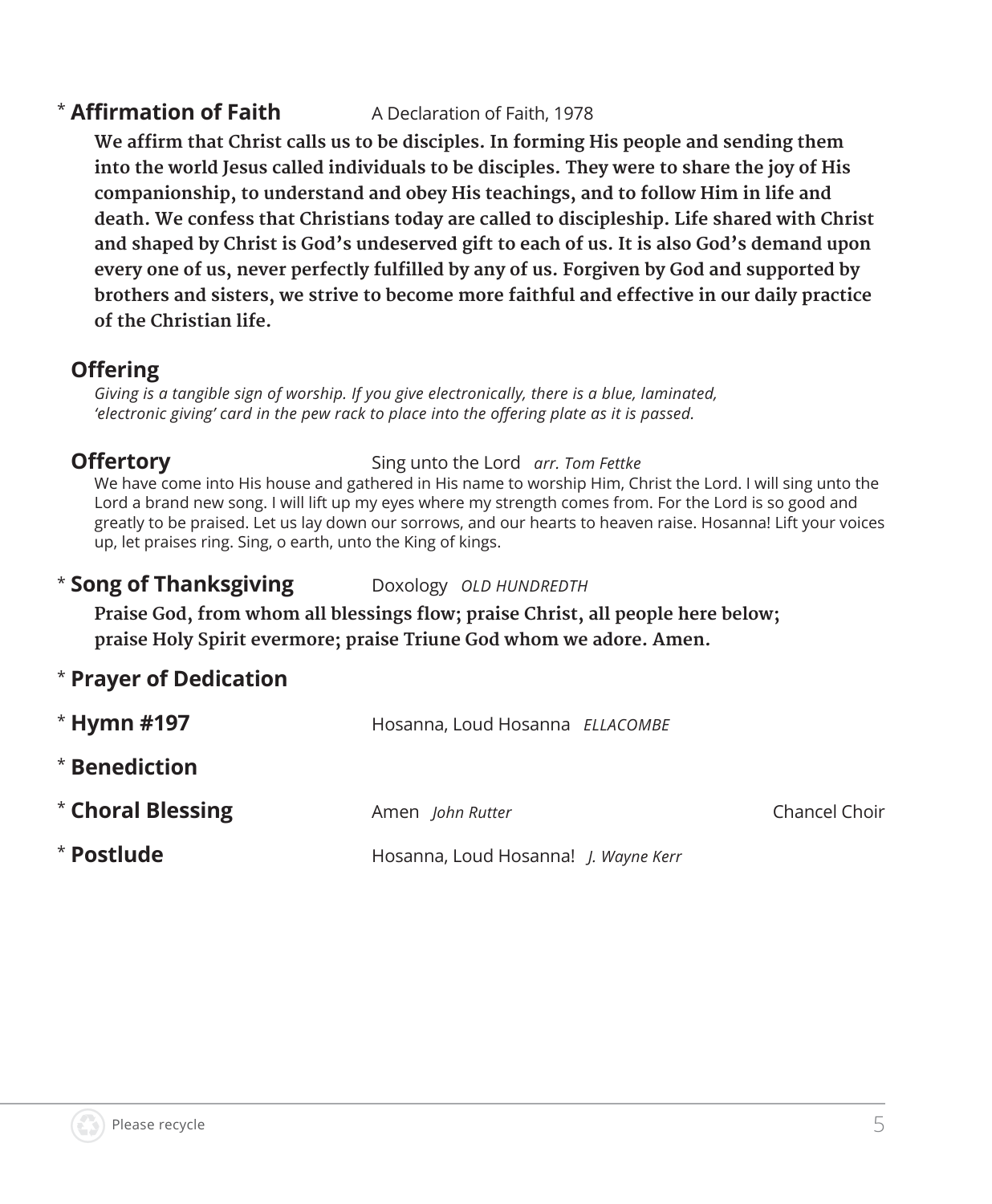$\overline{TOd}$   $Q$   $\overline{\!\!\! V}$  . All are invited to the Great Hall immediately following the 11 a.m. worship service for a **FELLOWSHIP LUNCHEON**. Enjoy lunch with your church family for only \$5/person (pay at the door; \$15/family max). Immediately following the luncheon is the annual **CHILDREN'S EASTER EGG HUNT**.

Don't miss the fun!

### Holy Week & Easter Services:

**SUNDAY THURSDAY FRIDAY SUNDAY MARCH 29 APR 2 APR 3 APR 5** *Palm Sunday Maundy Thursday Good Friday Easter Sunday*

8:30 & 11 a.m. 7:30 p.m. 12:00 Noon Worship 7 a.m. Sunrise Service • Luncheon Followed by lunch 8:30 & 11 a.m. Worship • Egg Hunt Services in the Sanctuary

From the PNC: the Church Assessment Tool (CAT) is open March 29 through April 12

## **CAT OPENS TODAY**

https://www.surveymonkey.com/s/StLukePresDunwoody

To find the pastor that God has chosen for Saint Luke's, we need to obtain information from each one of you. The Atlanta Presbytery is providing the Church Assessment Tool (CAT) to gather this information efficiently. The CAT is an online survey of questions about what is important to you, the members. The survey takes about 20 minutes to complete.

If computers aren't your thing, there are paper copies and a box for the completed surveys on a table in the main lobby (where the flowers are). The online and paper surveys will be available through Sunday, April 12.

Please let us know your thoughts! We will also be scheduling listening sessions around the church to talk with you in person. Finally, feel free to seek us out for one-on-one conversations as well. We have special nametags in case you don't already know us.

Your PNC: Bona Allen, Marylyn Brown, Bob Crutchfield, Ellie Eisenmesser, Tom Loftis, Cathie Rogers, Allison Thornton, and Jenny Troha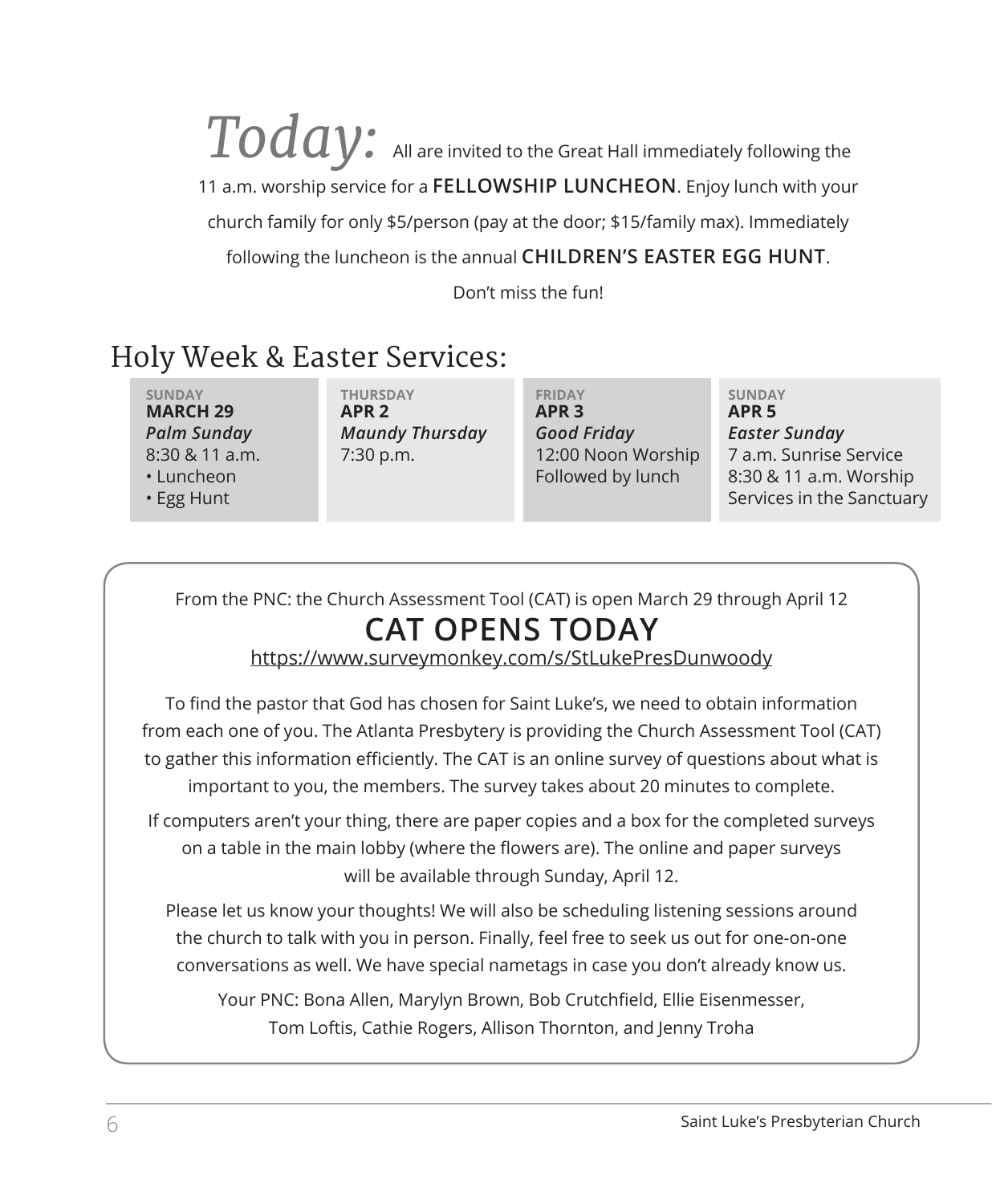

**IT'S EASY BEING GREEN** After this service, look for a green-labeled basket and recycle this bulletin. This is the first tiny step in our efforts to be better stewards of our environment by recycling what we can at church. Watch the bulletin for more info – and then recycle it!

**MEN'S BREAKFAST, APRIL 11 AT 8 A.M.**: The World Of Credit - What You Need To Know Rich Alterman, friend of Gordon Owens and SVP of Business Development at GDS Link, is going to deliver a talk about the world of credit–a very 'now' kind of topic given the proliferation of credit fraud events in our society. Come to learn, be among friends, and enjoy a fantastic breakfast! Please RSVP. Saint Luke's women and their guests are always welcome. Daryl Moore (H)770.395.6278, (M)404.993.6203, ddmoore@yahoo.com

**FAMILY PROMISE** Saint Luke's is hosting homeless children and their families for one week starting April 5. Volunteering is easy and means so much to these families. Sign up: http://tinyurl. com/SLPCFPApr2015. Thank you!

**HABITAT FOR HUMANITY IS UNDERWAY** Saint Luke's is building our 19th home - join the fun! Sign up at http://tinyurl.com/habitat19. Questions? Daryl Moore: 770.395.6278; ddmoore@yahoo.com. If you'd like to carpool, meet at the church parking lot (Manhasset) in time to depart by 7:15 a.m.

**THORNWELL HOME FOR CHILDREN** in Clinton, SC provides a loving home for abused, abandoned and neglected children. Saint Luke's has had a 30+ year relationship with Thornwell. Saint Luke's mission groups have refurbished classrooms, worked on the campus grounds, made curtains and bed skirts, and built a chicken coop. There are a variety of projects available for volunteer groups of any size and for all ages. Read more about Thornwell and its ministry at www.thornwell.org. **JOIN US JULY 23-25** to participate in various projects on the Thornwell campus. We'll stay at a local hotel in Clinton, SC – a 3-hour car ride from Dunwoody. The cost is approximately \$200. (For youth, this is offset by Tartan Trot proceeds.) Contact Sally Shelton, Thornwell Team Leader, 770.396.5156 / sshelton@cwtvacations.com.

**SERVE THE HOMELESS** in our community by preparing and serving a meal. Sign up your family, club, or small group on the lobby bulletin board or call Al Bridges at 770.394.6581.

**JOURNEY NIGHT SHELTER:** Provide dinner for approx. 26 homeless men; 4th Sun. each month. **\*\*\* Volunteers needed for May 24 and July 26 \*\*\***

**INTERFAITH OUTREACH HOME (IOH):** provide and deliver meals; 3rd Thurs. each month. **\*\*\* Volunteers needed for May 21 \*\*\***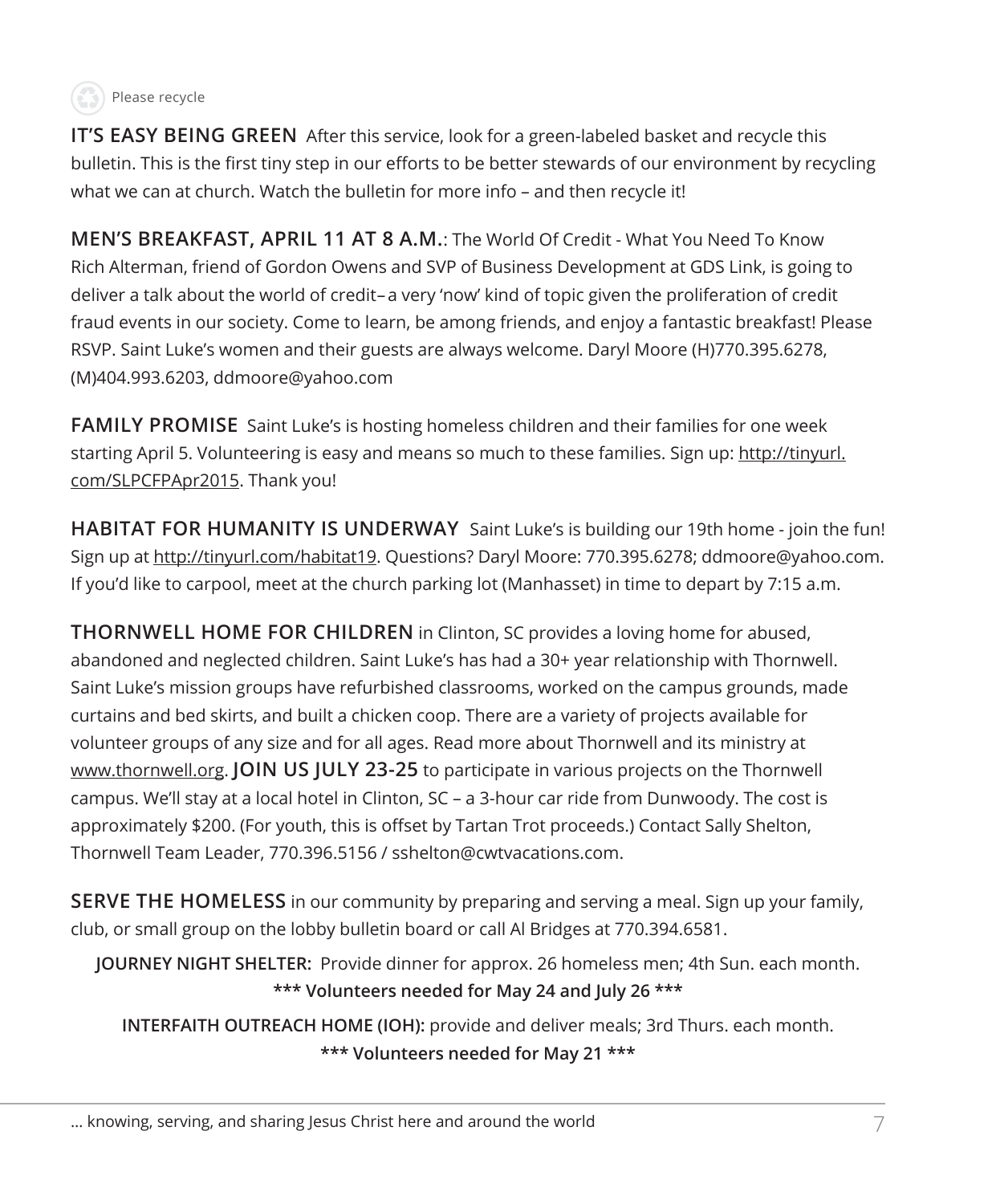

# **Music Ministry**<br>کوی Clair Movenue

Clair Maxwell: clairmaxwell@slpres.org / 770.393.1424 ext. 227

**CHASTAIN AT SAINT LUKE'S** is Sunday, April 26 at 6 p.m. Bring your own food, beverages, plates, utensils, etc. - just like a concert at Chastain Park. Chairs, tables, and entertainment provided! Reserve your spot by April 20 through Liz Catlett in the church office: 770.393.1424 or email lizcatlett@slpres.org (if needed, be sure to also reserve a free child care spot for your child[ren]).



SE Children's Ministries (SPLASH!) Catherine Anne Thomas: cathomas@slpres.org / 770.393.1424 ext. 228

**EASTER EGG HUNT IS TODAY** Age-grouped egg hunts begin after the luncheon.

**VACATION BIBLE SCHOOL** at Saint Luke's is June 8-11, with the theme of **Everest: Conquering Challenges with God's Mighty Power**. For info and registration: http://www.slpres.org/vbs-2015 everest/. To volunteer, visit the 'Mountain' in the lobby.

### **Youth Connection**

Phil Brown: philbrown@slpres.org / 770.393.1424 ext. 238

|                                 | for Middle School updates:<br>for High School updates:                                | youth, text @6th-8thSL<br>youth, text @9th-12thSL | Stay current with Saint Luke's Youth Ministry by signing up for text message updates. Dial 81010 and text:<br>parents, text @MSparentSL<br>parents, text @HSparentSL |
|---------------------------------|---------------------------------------------------------------------------------------|---------------------------------------------------|----------------------------------------------------------------------------------------------------------------------------------------------------------------------|
| <b>SUNDAY</b><br><b>MAR. 29</b> | <b>5:00-7:00 p.m.</b> Youth Group                                                     | 9:30 a.m. Help hide eggs for the Easter egg hunt  |                                                                                                                                                                      |
| <b>APR. 5</b>                   | No Youth Group (Easter)                                                               |                                                   |                                                                                                                                                                      |
| <b>APR. 12</b>                  | <b>Youth Group:</b> the PNC needs your input about a new Pastor.                      |                                                   |                                                                                                                                                                      |
| <b>APR. 19</b>                  | <b>Senior Dinner</b> (the whole congregation is invited! RSVP: LizCatlett@slpres.org) |                                                   |                                                                                                                                                                      |
| <b>APR. 26</b>                  | <b>No Youth Group</b> (6 p.m.: Chastain)                                              |                                                   |                                                                                                                                                                      |
|                                 |                                                                                       |                                                   |                                                                                                                                                                      |

**May 3 Six Flags**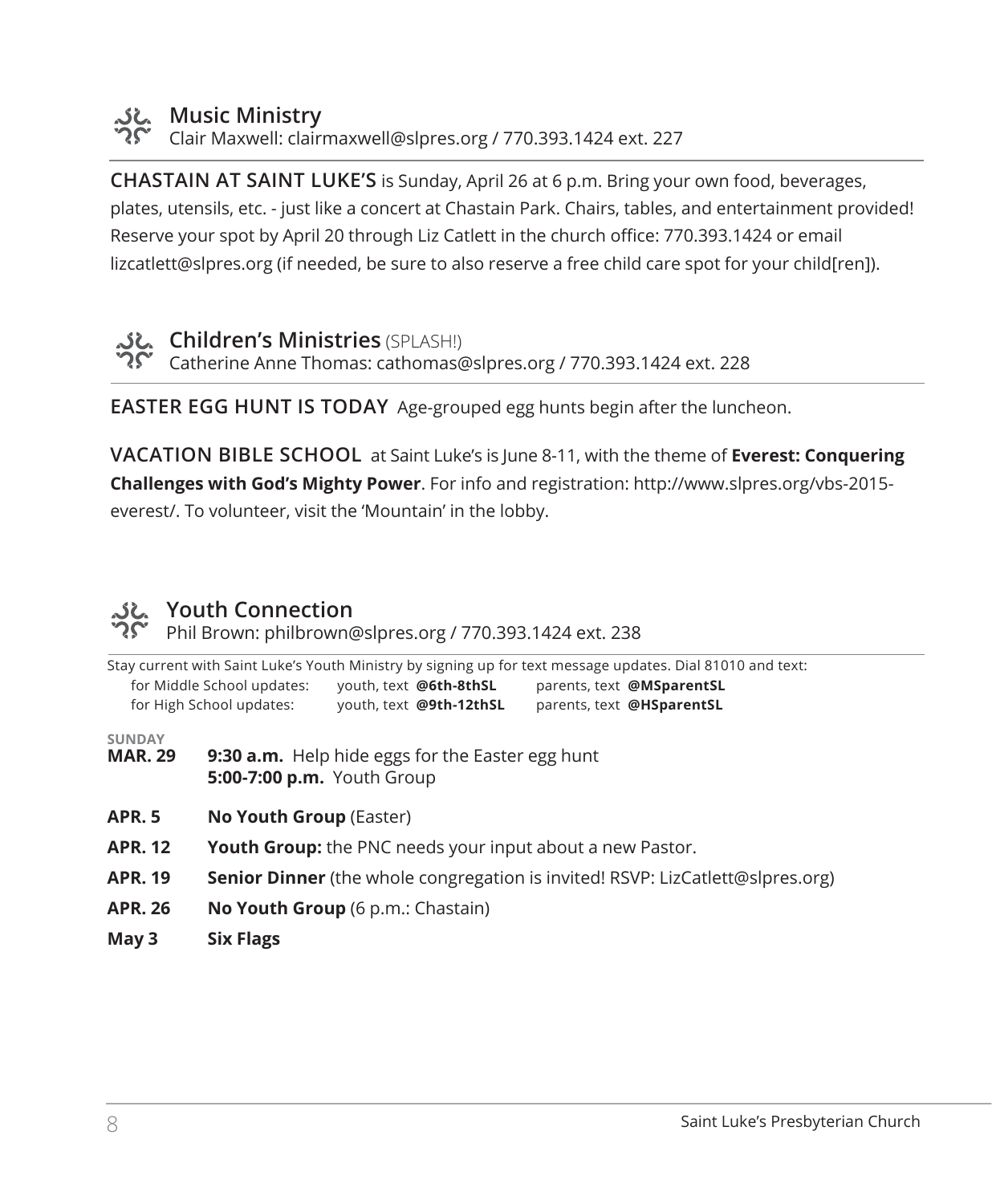

**ADULT SUNDAY SCHOOL CLASSES** meet

most Sundays from 9:30-10:30 a.m. Descriptions available at: http://bit.ly/AdultSundaySchool

| The Story of the Bible     | Rm 145       |
|----------------------------|--------------|
| FINCH (Families in Christ) | Rm 203       |
| Seasons of the Spirit      | Rm 231 & 233 |
| <b>Faith Foundations</b>   | Rm 232       |
| Soul Food                  | Rm 234 & 236 |

#### **FRIDAY MORNING MEN'S BIBLE STUDY**

Fellowship and Bible study every Fri. from 6:40-8:00 a.m. in the Parlor with Dan Joyce.

**DISCIPLE IV CLASS** Tuesdays, 7-9:00 p.m. in the Session room.

**EACH CHURCH MEMBER** shares unique friendships within our church family. If you are concerned about a friend and the struggles they are facing, be a good listener. We understand that asking for help might be difficult, but you can also encourage your friend to consider a confidential, one-to-one relationship with a Stephen Minister. Stephen Ministers are eager to help anyone in our church and community experiencing life challenges. Stephen Leaders Shannon Dill or Laura Strange are available to discuss a possible referral to a specially-trained, always confidential Stephen Minister. Thank you for caring for one another in the wonderful ways you do.

**GRIEF AND HEALING Bible Study** Are you experiencing the loss of a loved one, loss of a job, loss of a home, friends, a spouse? Do you know someone who is? The Stephen Ministry is offering a Bible Study for those who are experiencing the pain of any loss, past or present. 8 weeks. Wed. mornings, 10:30 a.m.- Noon. Begins April 22. Please call Shannon Dill at 770.393.1424 or Paula Morris at 770.570.9958 to sign up and/or for more information.

**STAY & PLAY ON FRIDAYS** Saint Luke's Little Saints offers a program for preschoolers on Fri. mornings, 9:15 a.m.–12:15 p.m. Contact Carol Perry, 770.393.1424, ext. 240. **This will be available on Good Friday for those who wish to attend our 12:00 worship service.**

**"THE GOSPEL OF JOHN"** by Brad Sherrill will be performed at the Dunwoody Stage Door Players on April 1 & 2. With a few simple props, music and sound, the fourth gospel comes to life in a vibrant, one-man performance. For tickets call 770.396.1726.

**SAINT LUKE'S LIBRARY** is located above the main lobby/Manhasset entrance. This beautiful, peaceful, well-stocked room has all types of books for all types of readers. Be sure to visit this valuable resource!

**M.E.G.** (Marriage Enrichment Group) meets monthly: April 19, May 17. Call Kimey Reed for details: 404.441.8614.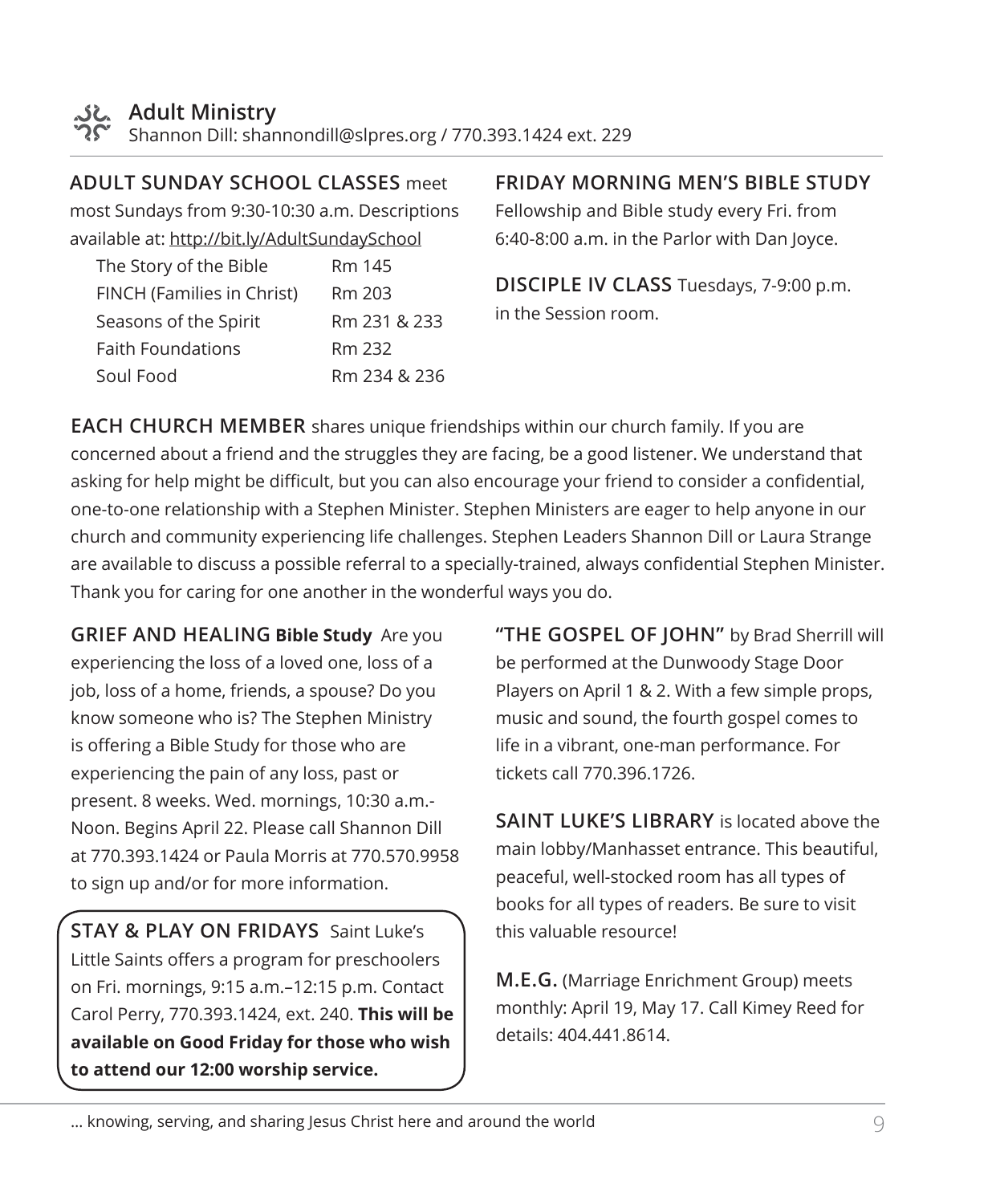#### **SUMMER IS JUST AROUND THE CORNER... IT'S TIME TO SIGN UP FOR CAMP!**

Here's what you can do at Saint Luke's this Summer:

#### **Saint Luke's Little Saints Preschool & Kindergarten**

**AGE:** 2 and up **TIME:** 9 a.m. - 1 p.m. **COST:** \$160 **CONTACT:** slpres.org/ *(go to "Our School" and click on "Upcoming Events")*

#### **May 26-29**

#### **Treasure Hunter's Camp**

*Use secret maps, unearth mysterious treasures and make a treasure box to stow it all away!*

#### **June 1-4**

#### **Beachcomber Camp**

*Explore the beach to discover shells and sand crabs; dive into the ocean to find sneaky sharks and mythical mermaids! Lots of hands-on fun.*

#### **June 8-11**

Vacation Bible School: **Everest**

**AGE:** 3 *(by 9/1/2014)* through rising 6th graders **TIME:** 9:15 a.m. - 12:30 p.m. **CONTACT:** slpres.org/vbs-2015-everest/

#### **July 20-24**

#### **Expresions in Motion** Dance Camp & Art Camp

**AGE:** 4-14 **CONTACT:** eimdance.com

#### **July 27-August 1**

#### **Act Up! Camp** The Little Mermaid

**AGE:** Rising 1st graders through age 18 **TIME:** 9 a.m. - 2:30 p.m. **COST:** \$165 **CONTACT:** slpres.org/2015-act-up/

#### **June 15-19 | July 13-17 | July 20-24 Club Scientific** Science & Technology Camp

**AGE:** 4-15 **TIME:** 9 a.m. - 4 p.m. **CONTACT:** clubscientific.com/camp-locations *(click on "Saint Luke's")*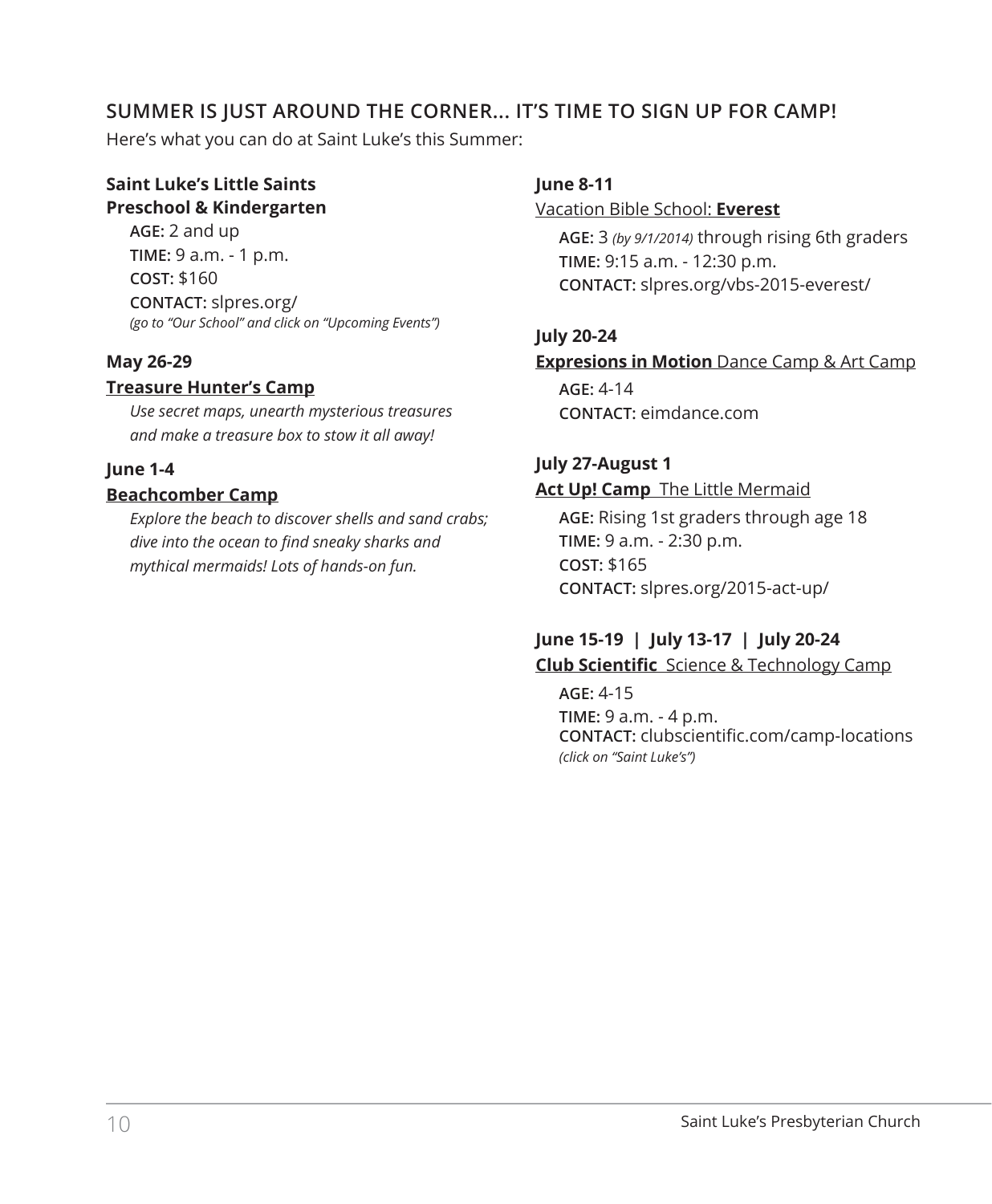

#### **Serve at Saint Luke's**

Put your faith into action by serving your church family.

**ACOLYTES. Cailin Thelen** 770.330.9622 / cailinthelen@gmail.com *2nd-8th Graders; training required.* **SIGN UP: http://acolytes.slpres.org**

**CHANCEL GUILD . . . . . . . . . . . Tricia Igleheart** 770.395.0412 / triciaigleheart@gmail.com

**CHAPEL GUILD. . . . . . . . . . . . . . . . . . Bill Barbin** wjbpsu70@comcast.net

**CONTINENTAL BREAKFAST...... Meg Wallace** 404.293.1328 / megwallace24@gmail.com *Bring breakfast on Sunday morning.* **SIGN UP: http://breakfast.slpres.org**

**FAITHFUL FRIENDS**. . **Catherine Anne Thomas** 770.393.1424 x228 **/** cathomas@slpres.org *Lead our K-2nd Graders during the 11:00 service after "Tell Us Our Story." Materials & lessons provided.* **SIGN UP: http://faithfulfriends.slpres.org**

**FLOWERS**. **Celeste Fischer**: 404.434.8099 . . **Faye Cashwell**: 770.409.1960 *Flowers for the Sanctuary can be given in honor/ memory of someone or a special event.* **SIGN UP: Lobby Bulletin Board; \$80**

**GREETERS . . . . . . . . . . . . . . . . . . . . Meg Wallace** 404.293.1328 / megwallace24@gmail.com **SIGN UP: http://greeter.slpres.org**

LAY READERS . . . . . . . . . . . . . . . . . Wayne Radloff 404.668.7647 / wayneradloff@gmail.com

**PEW RACK COMMITTEE** . . . . . . . Jean Kammerer 770.522.9612 / kammererj@bellsouth.net

**SOUND & VIDEO . . . . . . . . . . . . . . . Roby Price** 770.393.1424 x244 / RobyPrice@slpres.org *Training required.* **SIGN UP: http://soundcrew.slpres.org**

**USHERS**. **Paula Humer** pvhumer@gmail.com

On behalf of the Stanley and Billions families, I want to express our sincere appreciation to Saint Luke's for the thoughtfulness you have shown us over the past weeks. Your kindness and prayers have given us strength and consolation during this difficult time.

Sincerely, *Janet Stanley* Dear Church Family and Friends, Thank you for the many expressions of love received in so many ways from our loving church family in memory of our beloved grandson, Josh. Your open hearts, love and caring continue to be a comfort to John, me, and the family.

Blessings, *Sally Hawkins*